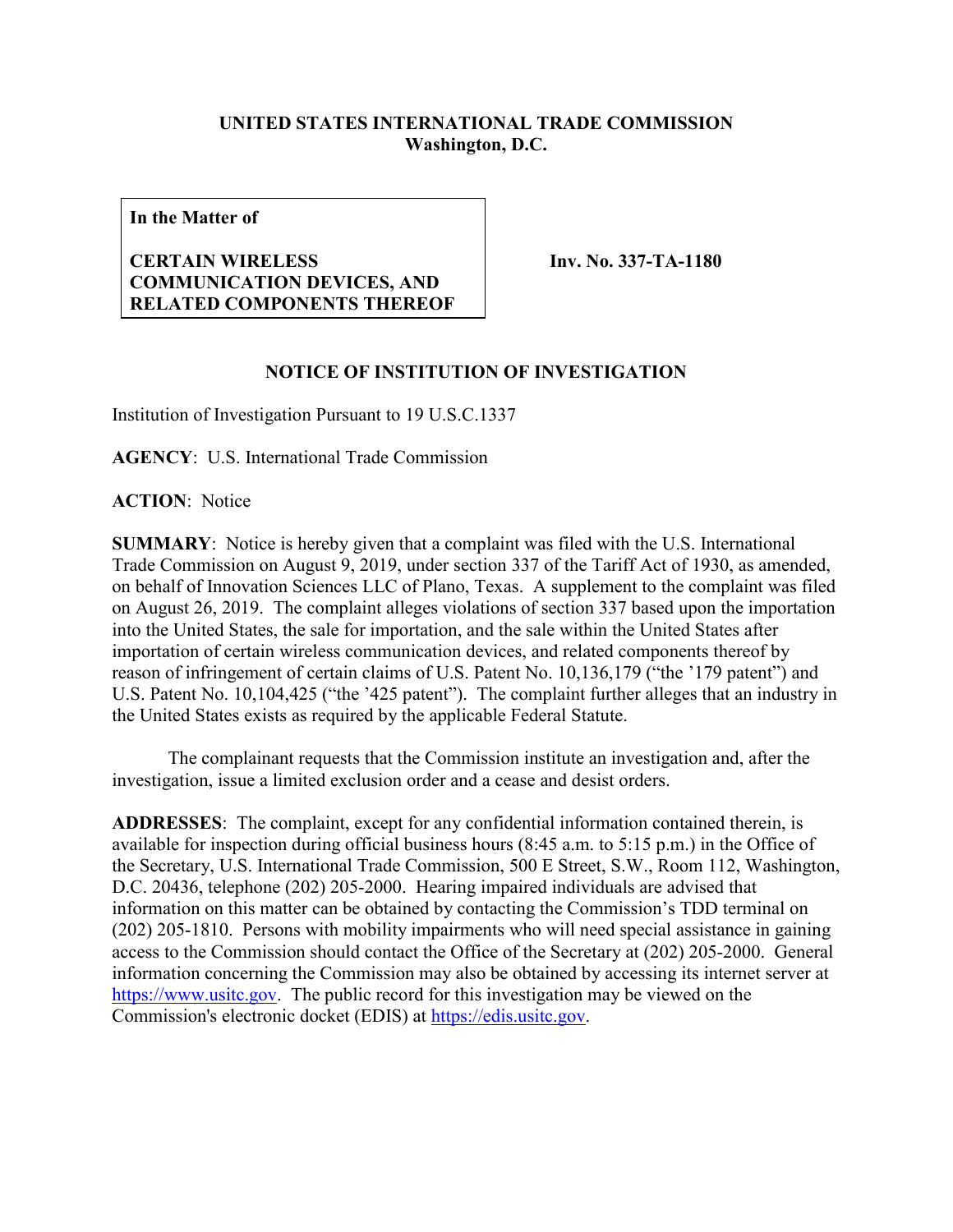**FOR FURTHER INFORMATION CONTACT**: Pathenia M. Proctor, The Office of Unfair Import Investigations, U.S. International Trade Commission, telephone (202) 205-2560.

## **SUPPLEMENTARY INFORMATION**:

**AUTHORITY**: The authority for institution of this investigation is contained in section 337 of the Tariff Act of 1930, as amended, 19 U.S.C. 1337, and in section 210.10 of the Commission's Rules of Practice and Procedure, 19 C.F.R. 210.10 (2019).

**SCOPE OF INVESTIGATION**: Having considered the complaint, the U.S. International Trade Commission, on October 9, 2019, **ORDERED THAT** –

(1) Pursuant to subsection (b) of section 337 of the Tariff Act of 1930, as amended, an investigation be instituted to determine whether there is a violation of subsection (a)(1)(B) of section 337 in the importation into the United States, the sale for importation, or the sale within the United States after importation of certain products identified in paragraph (2) by reason of infringement of one or more of claims 1-3, 5, 6, 9, 11, 12, and 14-18 of the '179 patent and claims 14-18 and 45-48 of the '425 patent; and whether an industry in the United States exists as required by subsection (a)(2) of section 337;

(2) Pursuant to section 210.10(b)(1) of the Commission's Rules of Practice and Procedure, 19 C.F.R. 210.10(b)(1), the plain language description of the accused products or category of accused products, which defines the scope of the investigation, is "smart cellular phones, smart thermostats, and smart home control and monitoring systems with their associated wireless security sensors (door and window, smoke and fire, motion and sound, leak and freeze), wireless controllers (door locks, lighting, home appliances), and smart video cameras (indoor and outdoor cameras, doorbell cameras), which may be configured to serve as (or with) smart hubs for communicating with, monitoring, and/or controlling such wireless smart devices, systems, and/or appliances in the home or office, and can control the communication of signals/content between those wireless smart devices, systems, and/or appliances";

(3) For the purpose of the investigation so instituted, the following are hereby named as parties upon which this notice of investigation shall be served:

(a) The complainant is:

Innovation Sciences LLC 5800 Legacy Circle, Suite 311 Plano, TX 75024

(b) The respondents are the following entities alleged to be in violation of section 337, and are the parties upon which the complaint is to be served:

> Resideo Technologies, Inc. 901 East Sixth Street Austin, TX 78702